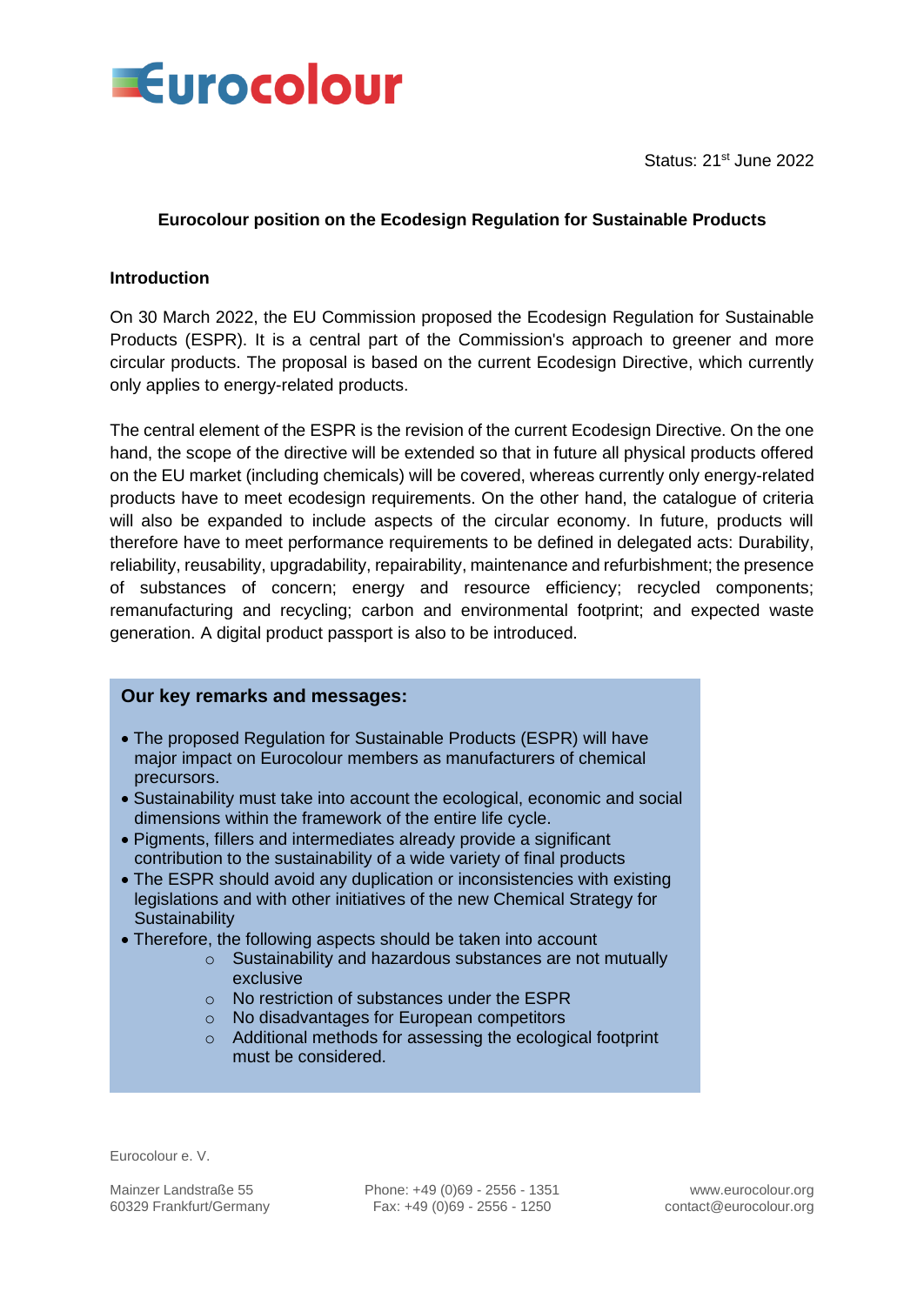

### **General Assessment**

Eurocolour welcomes the EU Commission's efforts to strengthen the circular economy through the Ecodesign Regulation for Sustainable Products (ESPR), which is part of the 2020 Circular Economy Action Plan, as part of the Green Deal.

Nevertheless, when considering sustainability criteria, the product and its use within the framework of the entire life cycle must be kept in mind, i.e. including performance and functionality. Focusing exclusively on the circular economy is a too limited approach.

Sustainable products also play an important role in the whole chemical industry and therefore, all contributions that help to conserve resources should be taken into account. This also includes the durability of products and their general contribution to climate protection. Eurocolour as part of the chemical industry acknowledges its responsibility in providing chemicals which help achieve a higher sustainability of the final articles, and is working continuously on improving, whenever possible, the performance of its products.

The following aspects mentioned in the proposed ESPR are extremely important:

- **Sustainability and hazardous substances are not mutually exclusive**: The functionality or reactivity of chemical substances required for this is often inextricably linked to the hazardous properties and does not automatically pose a risk to humans and the environment. The focus must therefore be on the safe and sustainable use of substances and products.
- **No restriction of substances under the ESPR:** Restriction of substances must be in line with REACH: The current legislation (in particular, REACH) must be considered and creating new legislation should be avoided. E.g., SDS are the documents to inform about hazardous chemicals content to customers and users, and they should remain the reference for sharing information down the supply chain.
- **The digital product passport (DPP) does not apply to chemicals and mixtures, therefore the principle of confidentiality must be ensured.** Disclosure of information could be critical for chemicals (confidential information and know-how must be protected).
- **No disadvantages for European competitors.** An effective initiative on products will need to have a clear strategy as regards imports in the EU.
- **Sustainability must take into account the ecological, economic and social dimensions within the framework of the entire life cycle**: We also support the inclusion of requirements to address social aspects. This will be part of the input requirements on product design and lifecycle analysis (Eco-design). Considering only circular aspects could restrict product innovation and future technical solutions for added value challenges.

Eurocolour e. V.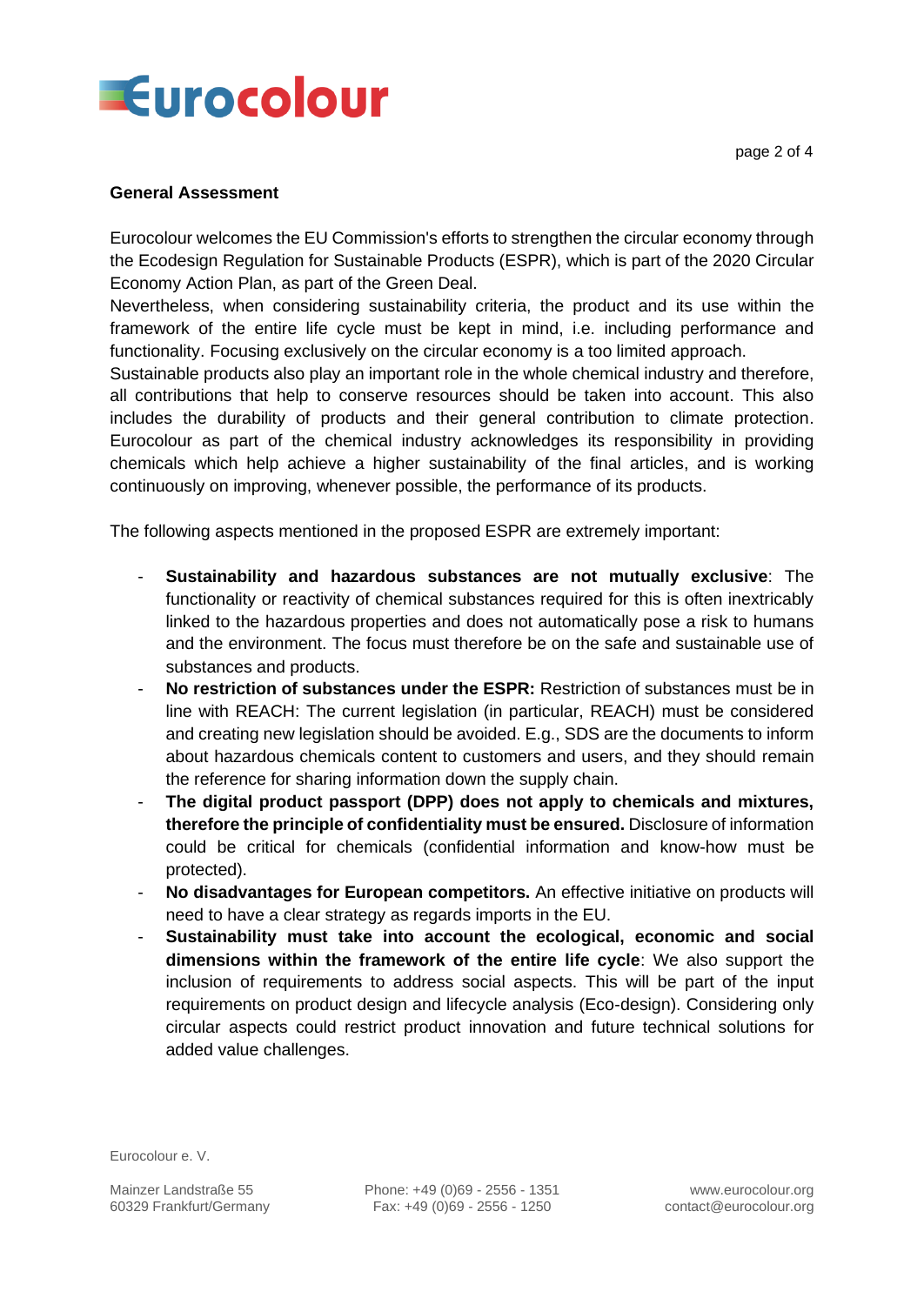

page 3 of 4

# **Sustainability is part of our industry - Additional aspects to distinguish between products and chemicals**

When considering the different contributions to the sustainability of products, chemical substances or mixtures could clearly not be ruled the same way as final products (electronics, textile, households) for which material durability, new features, planned obsolescence, fashion, and so on are relevant parameters to quantify the sustainability aspect.

Chemical substances and mixtures (e.g. Eurocolour products like pigments, dyes, fillers, ceramic colours) will be consumed in the production or incorporated into the final articles to enhance their performance; from this point of view, "successful" chemicals (substances and mixtures) on the market are already the ones increasing the sustainability of the product by improving its quality.

There are, however, some aspects where our industry sees possibilities for improvement:

- Most of the chemicals (chemical substances / mixtures) on the market have an expiry date based on safety and product properties stability. In some cases, product stability could be longer than the recommended expiry date. Enhancing longer expiry dates for chemicals (considering that some products do not expire if they are correctly stored) will reduce the waste of chemicals and enhance their long-term consumption. Promoting and enhancing reverse logistics to reprocess and re-control expired products will reduce waste and promote circular economy in the chemical industry.
- Additional methods for assessing the ecological footprint must be considered. The use of CFP data is a promising approach, which will need to involve all actors from cradle to grave. It is important to improve and facilitate tools that help all actors to calculate and disclose the footprint information, possibly through certification bodies or inspectors that could guarantee the correctness of information.
- Eco-design and life cycle analysis also already allow chemical producers to provide more sustainable products. Growing supply chain risk evaluation initiatives and supplier assessments on CSR are promoting the improvement of production to enhance their environmental and social performance and information generation.
- Information of recycled product content (assuring no know-how disclosure) could be an alternative to help consumers to choose their best product alternative considering their sustainability requirements.

Eurocolour e. V.

Mainzer Landstraße 55 Phone: +49 (0)69 - 2556 - 1351 www.eurocolour.org 60329 Frankfurt/Germany Fax: +49 (0)69 - 2556 - 1250 contact@eurocolour.org